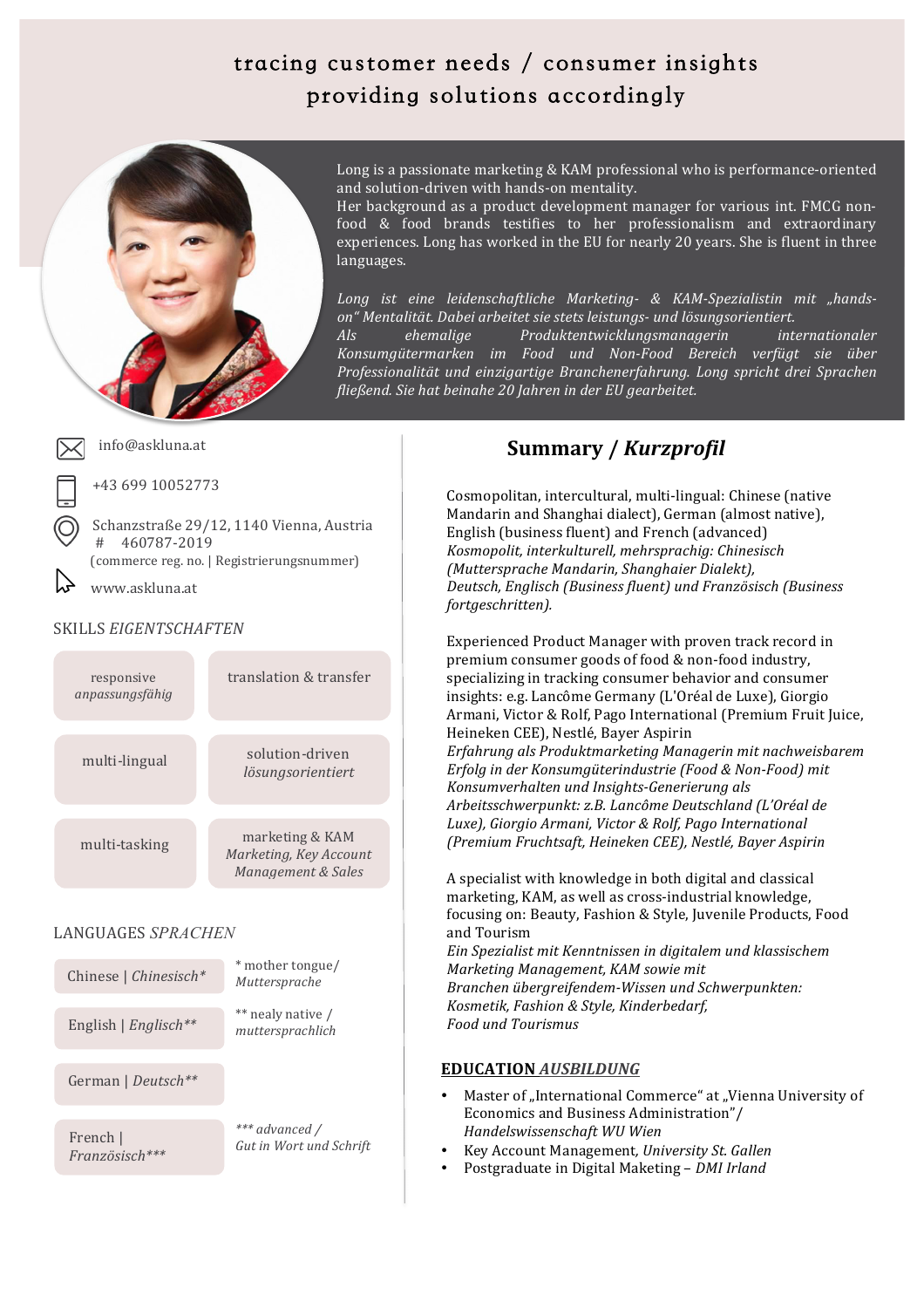# **C V**

| <b>Since 09/2020</b>                        | Product & Brand Marketing Consulting (CBD), Clean Beauty & Clean Food business dev.                                                                                                                                                                                                                                                                                                                                                                                                                                          |
|---------------------------------------------|------------------------------------------------------------------------------------------------------------------------------------------------------------------------------------------------------------------------------------------------------------------------------------------------------------------------------------------------------------------------------------------------------------------------------------------------------------------------------------------------------------------------------|
| Since 06/2019                               | Austria Guides - Licensed Tourist Guide with 4-in-1 service (program development + destination<br>$m$ anagement + guide + interpreting/ translation service)<br>Emphasis in music (member of Vienna State Opera Guide team), art, history and educational contents                                                                                                                                                                                                                                                           |
| <b>Since 12/2018</b>                        | Freelance Interpreter & Translator for Austrian Ministry of Interior $(CN - DE)$<br>Consecutive interpreting, dialogue interpreting, translation. C-L: English, using MemoQ                                                                                                                                                                                                                                                                                                                                                  |
| <b>Since 06/2018</b><br>$09/2016 - 05/2017$ | Business Translation - Sander Strothmann GmbH – www.sanderstrothmann.de (beauty and personal care)<br>Bayer Austria GmbH - temporary project work<br><b>Brand Manager Aspirin®</b><br>Succeeded turn around (increased market share first time after three years during the cold season)                                                                                                                                                                                                                                     |
| $01/2014 - 08/2016$                         | <b>EU-China Business Development</b><br>Product registration (translation), Makting & Sales activities, product presentation @ faire<br>CapitaStar – project realization within Capitaland Reward Program (an Asian real estate mogul)<br>Parmonie – www.parmonie.it (food)<br>Jumei (Online Beauty Channel)<br>Shanghai J.E. Tools Inc. http://www.stwc.cn/index.aspx (handcraft)                                                                                                                                           |
| $06/2010 - 12/2013$                         | <b>Nestlé Austria GmbH</b><br><b>Senior Brand Manager NESCAFÉ</b> (with P&L responsibility, turnover responsibility)<br>Increased in-store visibility and successfully implemented in-store promotion to allocate additional<br>turnover                                                                                                                                                                                                                                                                                     |
| $10/2007 - 05/2010$                         | Pago International (Premium On-Premise leading fruit juice company within Heineken CEE)<br>International Product Manager (Product P&L responsibilities, internationally)<br>Drove innovation process; maximized synergy within profit-centers and serviced their turnover                                                                                                                                                                                                                                                    |
| $05/2006 - 09/2007$                         | T-Mobile Austria & Immoconsult Asset Leasing - (Austrian "Volksbanken Gruppe")<br>Pricing Manager; Key Account Manager Cross Border Equipment Leasing Asia Pacific                                                                                                                                                                                                                                                                                                                                                           |
| $03/2002 - 01/2006$                         | L'Oréal - Division "Produits de Luxe" Germany (until 2004) & Austria (2005 – 2006)<br>Several Product Manager functions (with P&L and turnover responsibility)<br>Lancôme Skincare, Parfums, Parfums & Collection: Ralph Laurent, Giorgio Armani, Victor & Rolf<br>Product P&L responsibilities, marketing budget responsibilities<br>Gained solid all-round Non-Food brand marketing, product management and retail-sales experience.<br>Successfully executed various in-store promotions. Was trained multi-functionally. |
| <b>Education</b>                            |                                                                                                                                                                                                                                                                                                                                                                                                                                                                                                                              |
| Since 03/2019<br>$03/1997 - 02/2002$        | Master in Translation Science of the University of Vienna<br>Master of "International Commerce" at "Vienna University of Economics and Business Administration"<br>Major: Marketing Management, International Trade, Sinology                                                                                                                                                                                                                                                                                                |
| $03/1991 - 06/1996$<br>$09/1983 - 06/1989$  | Grammar school in Austria, final examination (mark: 2,0)<br>Elementary school in Shanghai                                                                                                                                                                                                                                                                                                                                                                                                                                    |
| <b>Training</b>                             |                                                                                                                                                                                                                                                                                                                                                                                                                                                                                                                              |
| $08/2018 - 03/2019$                         | Diploma in "Licensed Tourist Guide" @ WIFI Wien (Institute of Austrian Federal Economic Chamber)                                                                                                                                                                                                                                                                                                                                                                                                                             |
| $12/2017 - 10/2018$                         | Postgraduate in Digital Maketing - The DMI (Digital Marketing Institut, Google certified) Ireland                                                                                                                                                                                                                                                                                                                                                                                                                            |
| $10/2013 - 06/2014$                         | Diploma "Coach of Precautionary Nutrition" - WIFI Wien                                                                                                                                                                                                                                                                                                                                                                                                                                                                       |
| $09/2008 - 12/2008$<br>Others               | Seminar "Excellence in Key Account Management"(University of St. Gallen, Switzerland).<br>Leasing, statement and capital structure analysis, Seminar sales $\&$ negotiation skills                                                                                                                                                                                                                                                                                                                                           |
| <b>References</b>                           |                                                                                                                                                                                                                                                                                                                                                                                                                                                                                                                              |
|                                             | Certificate Download: https://www.dropbox.com/s/9pozlm2guw0kmsr/LinMaurer_Zeugnis_2017.pdf?dl=0                                                                                                                                                                                                                                                                                                                                                                                                                              |
| <b>Leisure activities</b>                   |                                                                                                                                                                                                                                                                                                                                                                                                                                                                                                                              |
| <b>Hobbies</b>                              | Classical music, history, renaissance art and artists, children and family, traveling, interior decorating<br>Sport: scuba diving, swimming, volleyball                                                                                                                                                                                                                                                                                                                                                                      |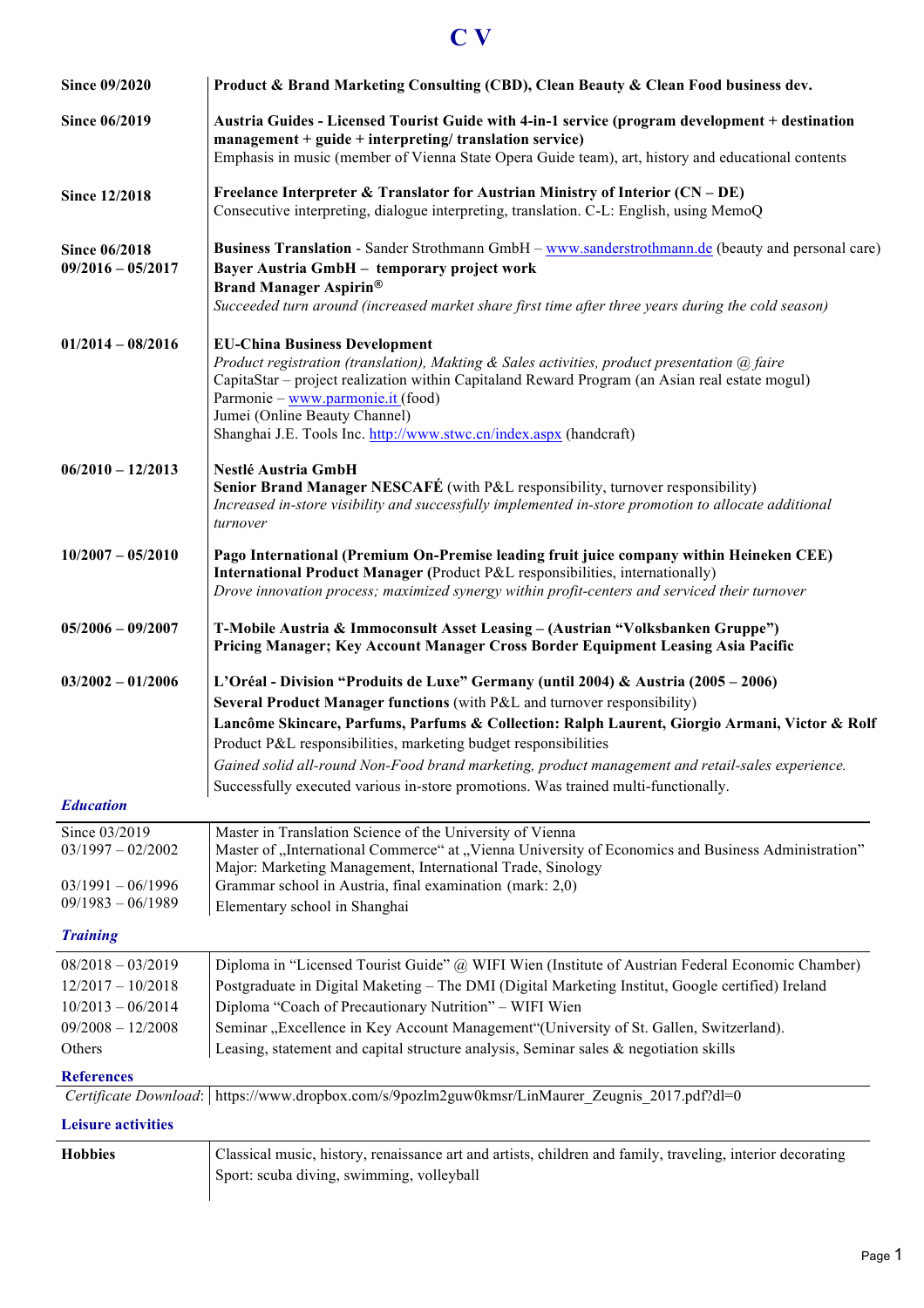## **L e b e n s l a u f**

| Seit 09/2020                                           | Product & Brand Marketing Consulting (CBD), Clean Beauty & Clean Food business dev.                                                                                                                                                                                                                                                                                                                                                                                             |
|--------------------------------------------------------|---------------------------------------------------------------------------------------------------------------------------------------------------------------------------------------------------------------------------------------------------------------------------------------------------------------------------------------------------------------------------------------------------------------------------------------------------------------------------------|
| Seit 06/2019                                           | Austria Guides – Staatlich geprüfte Fremdenführerin (mit 4-in-1 Service: Veranstaltungsservice +<br>Incoming Service + Führung + Begleitdolmetscherin) für Kunst, Geschichte und erziehungsrelevante<br>Programme                                                                                                                                                                                                                                                               |
| Seit 12/2018                                           | Geprüfte Dolmetscherin und Übersetzerin (CN - DE durch LPD Wien/ Innenministerium)<br>Kenntnisse über das österreichische Rechtsystem<br>Konsekutivdolmetschen, Dialogdolmetschen, Übersetzung. C-Sprache: Englisch, MemoQ Verwenderin                                                                                                                                                                                                                                          |
| Seit 06/2018                                           | Wirtschaftsübersetzung für Sander Strothmann GmbH - www.sanderstrothmann.de                                                                                                                                                                                                                                                                                                                                                                                                     |
| $09/2016 - 05/2017$<br>Projektarbeit                   | Bayer Austria GmbH - befristete Projektarbeit<br>Brand Manager Aspirin® Beitrag zum "Turn Around" - Erhöhung Marktanteil erstmals nach drei<br>Jahren                                                                                                                                                                                                                                                                                                                           |
| $01/2014 - 08/2016$                                    | <b>EU-China Business Development</b><br>Produktregistrierung (Produktübersetzung), Marketing & Sales, Produktpräsentation bei Messen<br>Hauptkunde: Shanghai J.E.Tools Inc. http://www.stwc.cn/index.aspx<br>- CapitaStar – Das Reward Programm des Immobilienmoguls Capitaland – www.capitastar.com<br>- Parmonie - www.parmonie.it (food)<br>- Jumei (Online Beauty Channel)                                                                                                  |
| $06/2010 - 12/2013$                                    | Nestlé Österreich GmbH<br><b>Senior Brand Manager NESCAFÉ</b><br>Fokus in Trade Marketing Agenden sowie Generierung des Zusatzumsatzes                                                                                                                                                                                                                                                                                                                                          |
| $10/2007 - 05/2010$                                    | Pago International (Führende On-Premise Fruchtsaftmarke innerhalb Heineken CEE)<br><b>International Product Manager</b><br>Innovationsprozess kontinuierlich entwickelt und vorangetrieben; Profit-Center Synergie maximiert (inkl.<br>P&L Berechnung) und sie bei der Umsatzgenerierung unterstützt/kontrolliert                                                                                                                                                               |
| $05/2006 - 09/2007$                                    | T-Mobile Austria & Immoconsult Asset Leasing - ("Volksbanken Gruppe") - Nicht Marketing rel.<br><b>Tätigkeit</b><br>Pricing Manager; Key Account Manager Cross Border Equipment Leasing Asia Pacific                                                                                                                                                                                                                                                                            |
| $03/2002 - 01/2006$                                    | L'Oréal - Division "Produits de Luxe"<br>Diverse Produktmanager Funktionen in Deutschland und Österreich<br>Lancôme Skincare, Parfums<br>Parfums & Collection: Ralph Laurent, Giorgio Armani, Victor & Rolf<br>Das Handwerk eines erfolgreichen Produktmanagements erlernt und dabei:<br>Solide Erfahrung in FMCG Brand-Marketing und Retail-Sales Erfahrung eines non-foods Consumer Goods<br>Produktmanagers gesammelt (inkl. Vertriebsagenden eines Außendienstmitarbeiters) |
| <b>Studium/Ausbildung</b>                              |                                                                                                                                                                                                                                                                                                                                                                                                                                                                                 |
| Seit 03/2017<br>$03/1997 - 02/2002$                    | Masterstudium in Translationswissenschaft an der Universität Wien<br>Studium: Handelswissenschaft an der WU-Wien (Schwerpunkt: Marketing & Sinologie)<br>Wahlfach: Außenhandel                                                                                                                                                                                                                                                                                                  |
| $03/1991 - 06/1996$<br>$09/1983 - 06/1989$             | Grundschule und Gymnasium (BORG Oberpullendorf), Abschluss: Matura (Note: 2,0)<br>Volksschule in Shanghai                                                                                                                                                                                                                                                                                                                                                                       |
| Weiterbildung                                          |                                                                                                                                                                                                                                                                                                                                                                                                                                                                                 |
| WIFI Wien<br>DMI Irland<br>WIFI Wien<br>Uni St. Gallen | Staatlich geprüfte Fremdenführerin (Aug. 2018 – Mäz. 2019), Staatsprüfung am 30.4.2019<br>٠<br>Postgraduate in Digital Marketing (Dec. 2017 – Sep. 2018), Google zertifiziert<br>$\blacksquare$<br>Lehrgang, Ernährungsvorsoge Coaching" (Okt. 2013 – Jun. 2014)<br>٠<br>Seminar "Excellence in Key Account Management" (09/2008 – 12/2008)<br>٠<br>Verkauf und Verkaufspsychologie<br>٠<br>Leasing, Bilanzanalyse, Seminar Verkauf & Verhandlung<br>٠                          |
| Referenzen                                             |                                                                                                                                                                                                                                                                                                                                                                                                                                                                                 |
|                                                        | Download: https://www.dropbox.com/s/9pozlm2guw0kmsr/LinMaurer Zeugnis 2017.pdf?dl=0                                                                                                                                                                                                                                                                                                                                                                                             |
| <b>Freizeit</b>                                        |                                                                                                                                                                                                                                                                                                                                                                                                                                                                                 |
| <b>Hobbies</b>                                         | Klassische Musik, Geschichte, Renaissance Kunst & Künstler, Kinder & Familie, Reisen, Innenarchitektur<br>Tauchen, Schwimmen Volleyball spielen                                                                                                                                                                                                                                                                                                                                 |